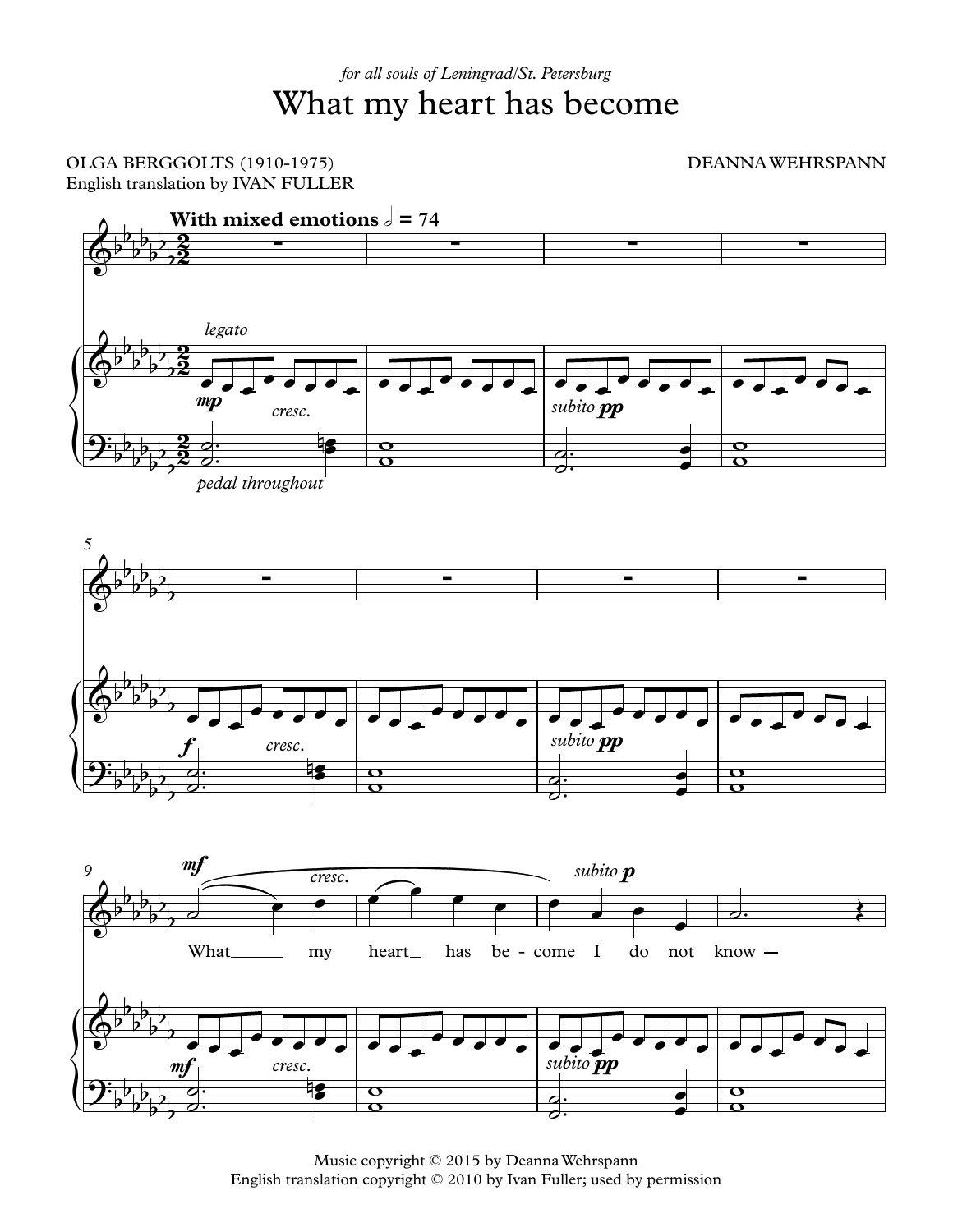





 $\overline{2}$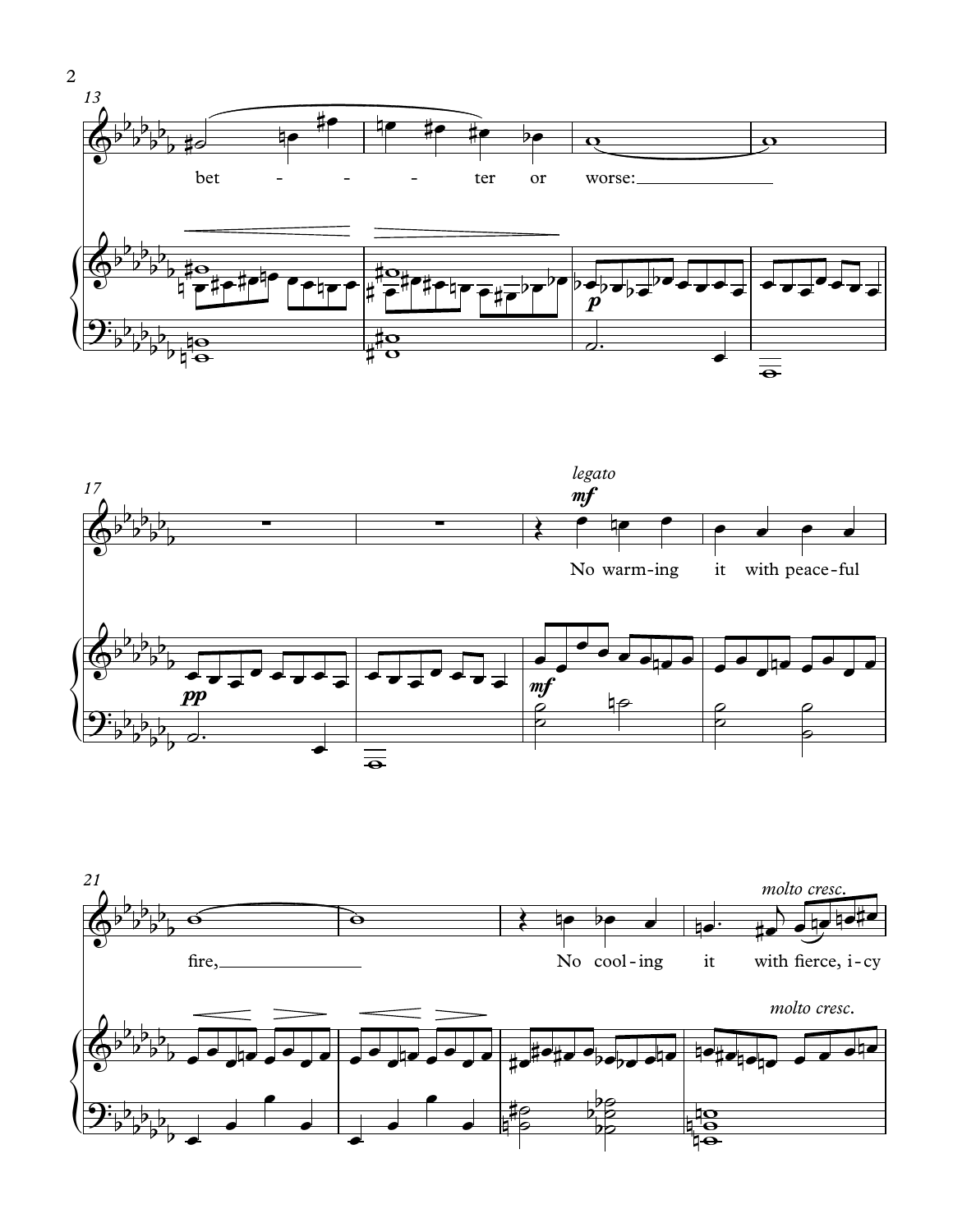